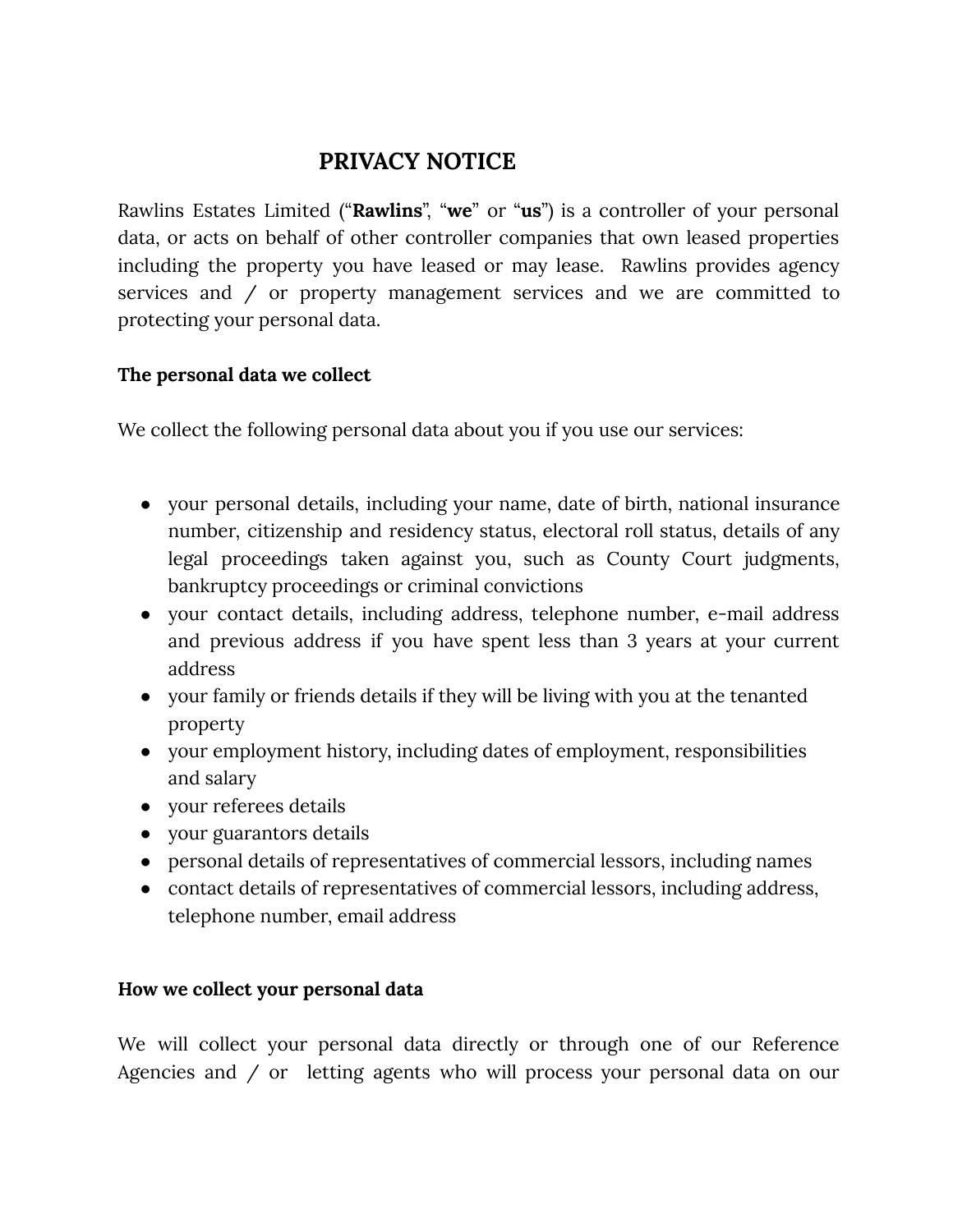behalf. This will involve you completing a tenancy application form and providing supporting documentation directly to them and to our agency.

You are under no statutory or contractual obligation to provide personal information to us. However, if you fail to provide certain personal data when requested, we may not be able to process your tenancy application (or the application submitted by the organisation you represent) properly or at all, we may not be able to enter into a contract with you (or the organisation you represent), or we may be prevented from complying with our legal obligations.

### **How we use your personal data**

We will primarily use your personal data to take steps at your request to enter into a tenancy agreement with you or the organisation you represent. This will include determining suitability to enter into a tenancy agreement such as carrying out a credit check with a third party credit reference agency including a credit check on guarantors, a criminal record check with the Disclosure and Barring Service and contacting referees and guarantors. If you enter into a tenancy agreement we will use your personal data to manage contractual rights and obligations and correspond with you throughout the term of the agreement.

We may also use your personal data in other instances such as where it is necessary to comply with a legal obligation.

#### **How we share your personal data**

We will share your personal data with third party service providers, including:

- organisations that will conduct pre-tenancy background checks
- organisations that let and manage property assets including their staff and agents
- our professional advisors such as our accountants and lawyers
- our insurance brokers and insurers
- our IT service providers
- other organisations relevant to the management of property assets such as utility suppliers and the local Council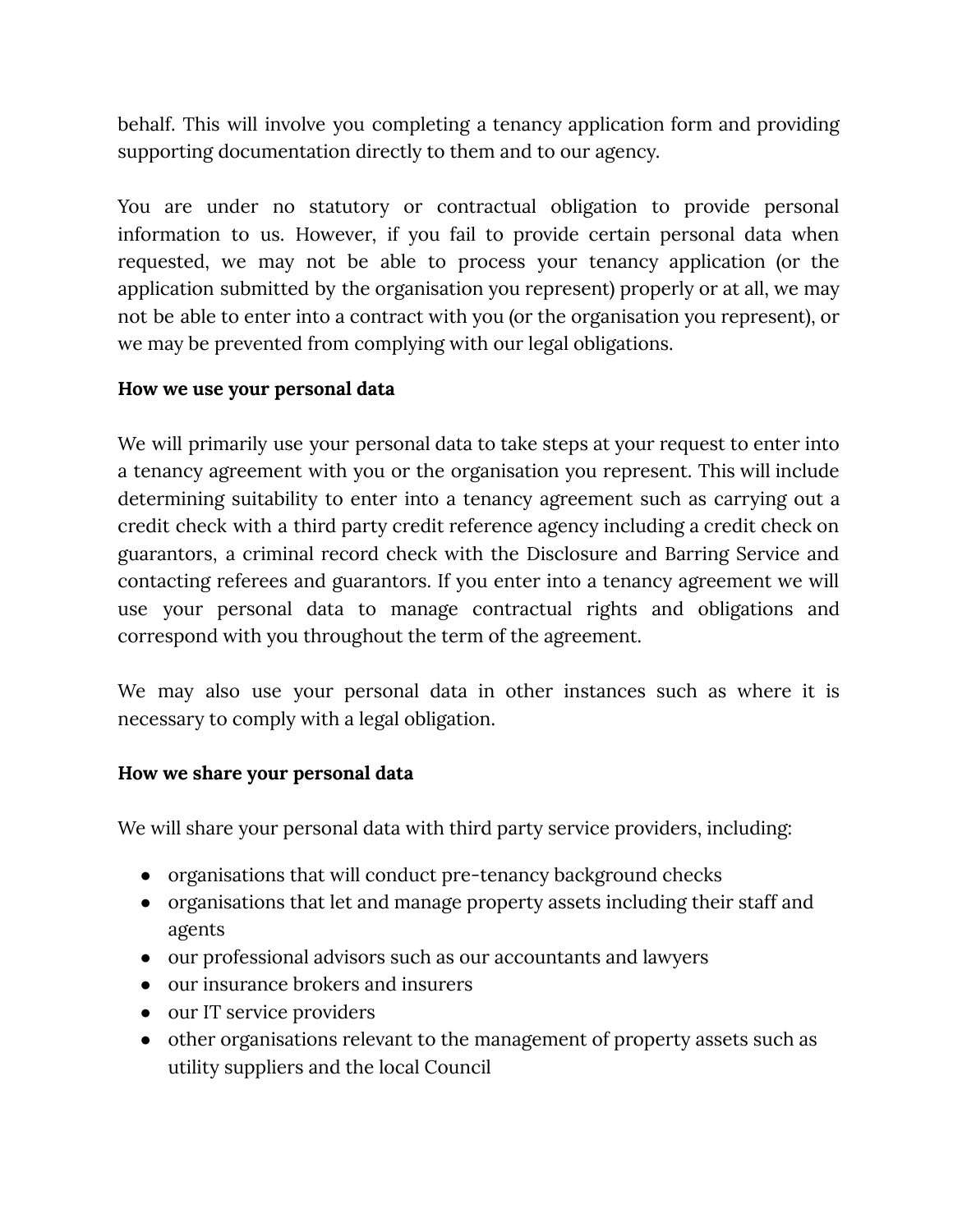Where your personal data is shared with third party service providers we will require them to confirm they comply with applicable United Kingdom data protection laws and have in place appropriate technical and organisational security measures to protect your personal data.

We may also share your personal data if required to do so by law and may also do so where necessary to protect ourselves against liability, unlawful activity or protect our other legal rights.

### **How long we keep your personal data**

We will keep your personal data for 6 months unless you enter into a tenancy agreement in which case we will keep your personal data for 6 years after the conclusion of the tenancy agreement. We may keep data for longer than these periods if we have legitimate reasons for doing so, such as where the personal data is subject of legal proceedings.

# **How we protect your personal data**

We maintain appropriate administrative, technical and physical safeguards to protect your personal data against accidental or unlawful destruction, accidental loss, unauthorised alteration, unauthorised disclosure or access, misuse, and any other unlawful form of processing. This includes, for example, antivirus software, firewalls, password protection, other access and authentication controls. We also backup your personal data and ensure we limit access to only those employees, agents and third party service providers that need access to perform their duties and responsibilities.

We have procedures in place to deal with suspected data breaches and we will notify the Information Commissioner's Office and you of a suspected breach where we are legally required to do so.

# **Transferring your personal data to a foreign country**

We may transfer your personal data to countries inside the European Economic Area ("**EEA**"). For example, your personal data may be saved on a server which is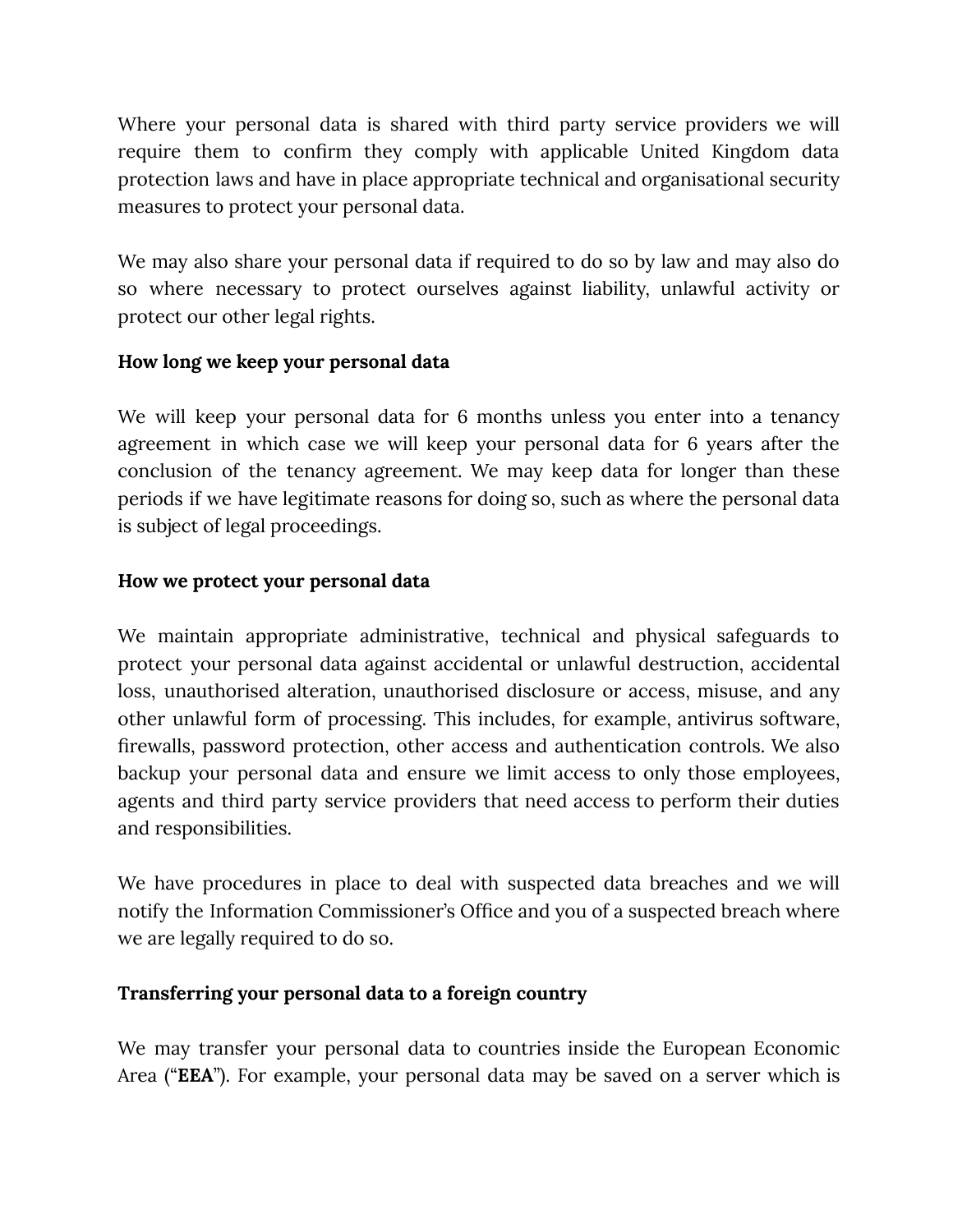located in the EEA. If your data is transferred outside the EEA it will be done so in accordance with the requirements of United Kingdom data protection laws.

# **Your rights**

As a data subject, you have a number of statutory rights. Subject to certain conditions, and in certain circumstances, you have the right to:

- request access to your personal information which enables you to receive a copy of the personal data we hold about you
- request rectification of your personal information which enables you to have inaccurate or incomplete personal data we hold about you corrected
- request the erasure of your personal information which enables you to ask us to delete the personal data we hold about you as long as there is no reason why we must continue to hold it
- restrict the processing of your personal information which enables you to ask us to suspend the processing of your personal data for example if you feel the data is not accurate
- data portability which enables you to request we transfer your personal data to another party
- object to the processing of your personal information which enables you to ask us to stop processing your personal information where we are relying on a public interest or legitimate interests purpose
- right to object to automated processing which enables you to ask us to stop automatically processing your personal data where such processing produces legal effects concerning you or similarly significant affect

If you wish to exercise any of your rights please write to us and provide us with a certified copy of your identification document such as a passport, drivers licence or identification card.